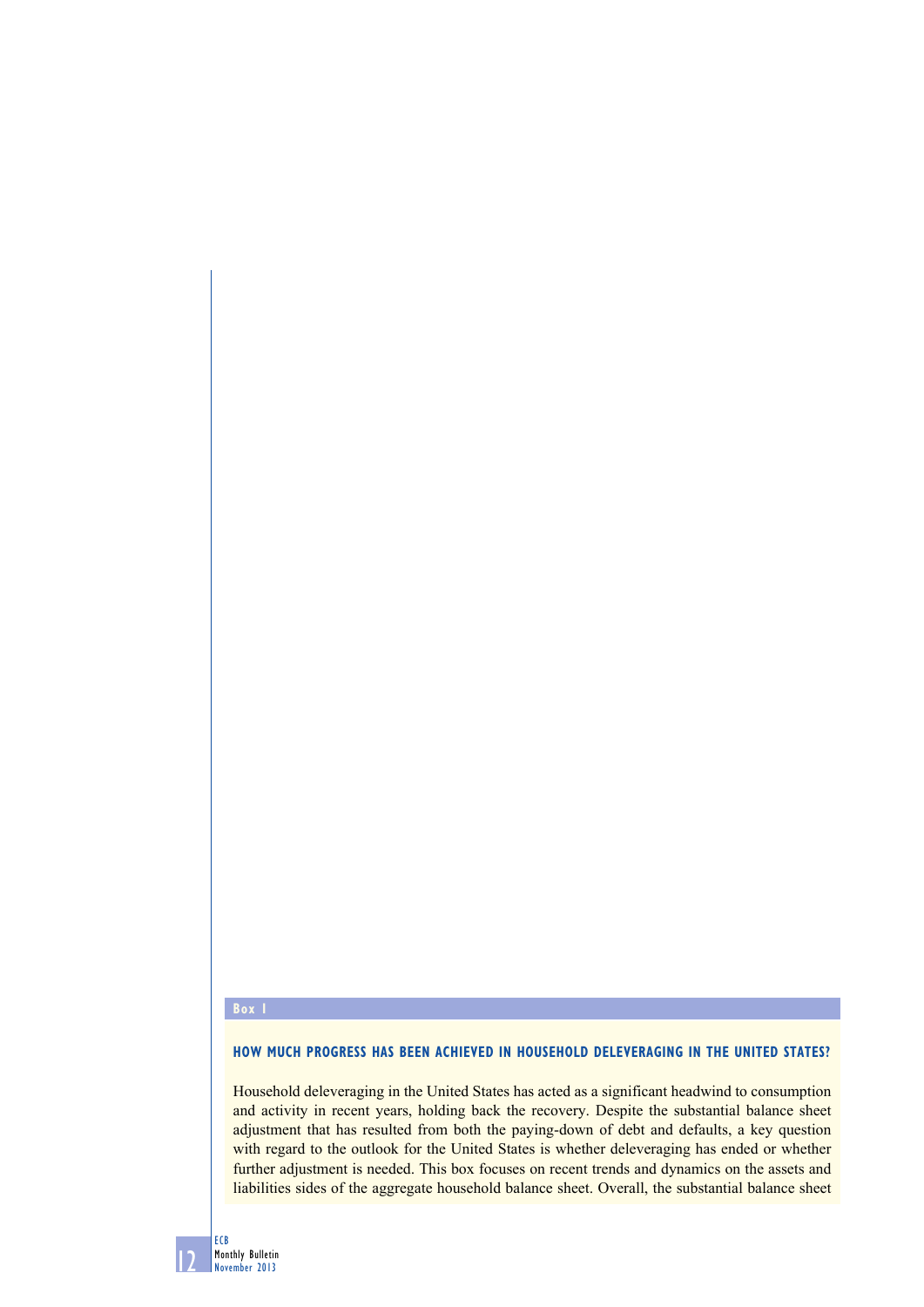### **eConomiC and monetary develoPments**

The external environment of the euro area

repair that has occurred in the household sector since the end of 2007, coupled with sustained increases in net worth in recent years, suggests that household deleveraging will be less of a drag on consumption and activity in the future than it has been in the recent past. Although US household debt remains at historically high levels, suggesting a need for further deleveraging, the ongoing recovery of the US economy has translated into stronger economic fundamentals which, together with positive wealth effects, support consumption.

## **Household deleveraging in the United States**

The balance sheet adjustment in the household sector has been a prominent feature of the most recent US recession and subsequent recovery. The beginning of the economic downturn in late 2007 broadly coincided with the start of a sustained reduction in household liabilities relative to income – or household deleveraging – which contrasted with the strong build-up of debt before the crisis. From a peak of around  $129\%$  in the fourth quarter of 2007, the household debt-toincome ratio fell by almost 25 percentage points to around  $105\%$  in the second quarter of 2013, led by sustained declines in mortgage debt (see Chart A).

The decline over that period resulted from a combination of a reduction in net borrowing (change in nominal debt stocks) and an increase in nominal incomes. These variables have played different roles in the deleveraging process over time, as seen in Chart B. Before the global crisis – up to the first quarter of 2008 – the debt-to-income ratio followed an upward trend as net borrowing rose steadily, although it was partially offset by rising incomes. Thereafter, the debt ratio started to decline. Initially, at the height of the crisis in 2009, the decline in net borrowing by households was partially

1 For more details on the link between household leverage and activity, see, for example, Mian, A. and Sufi, A., "Household Leverage and the Recession of 2007 to 2009", *NBER Working Paper*, No 15896, 2010, and Mian, A., Rao, K. and Sufi, A., "Household Balance"

 $\theta$ 20

Source: Federal Reserve Board.

Sheets, Consumption, and the Economic Slump", *Chicago Booth Research Paper*, No 13-42, 2013.

offset by a sharp fall in nominal incomes. From the beginning of  $2010$ , a reduction in actual debt and growth in nominal incomes resulting from economic recovery contributed to the deleveraging process. More recently, the pace of debt reduction has slowed markedly, with rising incomes being the most important factor behind a further fall in the debt-to-income ratio of the household sector.

While household deleveraging has clearly acted as a significant drag on the recovery, $\frac{1}{2}$ the lack of an obvious benchmark on which the debt ratio should converge makes the assessment of progress on balance sheet repair difficult. History appears to offer little guidance as regards the adjustment needs in the current cycle, as the level of debt at the start of the most recent recession was unprecedented and recent swings in the household debt-to-income ratio are unusual by the standards of previous recessions



1980 1984 1988 1992 1996 2000 2004 2008 2012

Note: The latest observation is for the second quarter of 2013.

**Chart a household debt and debt service** 



9

10

**ECB**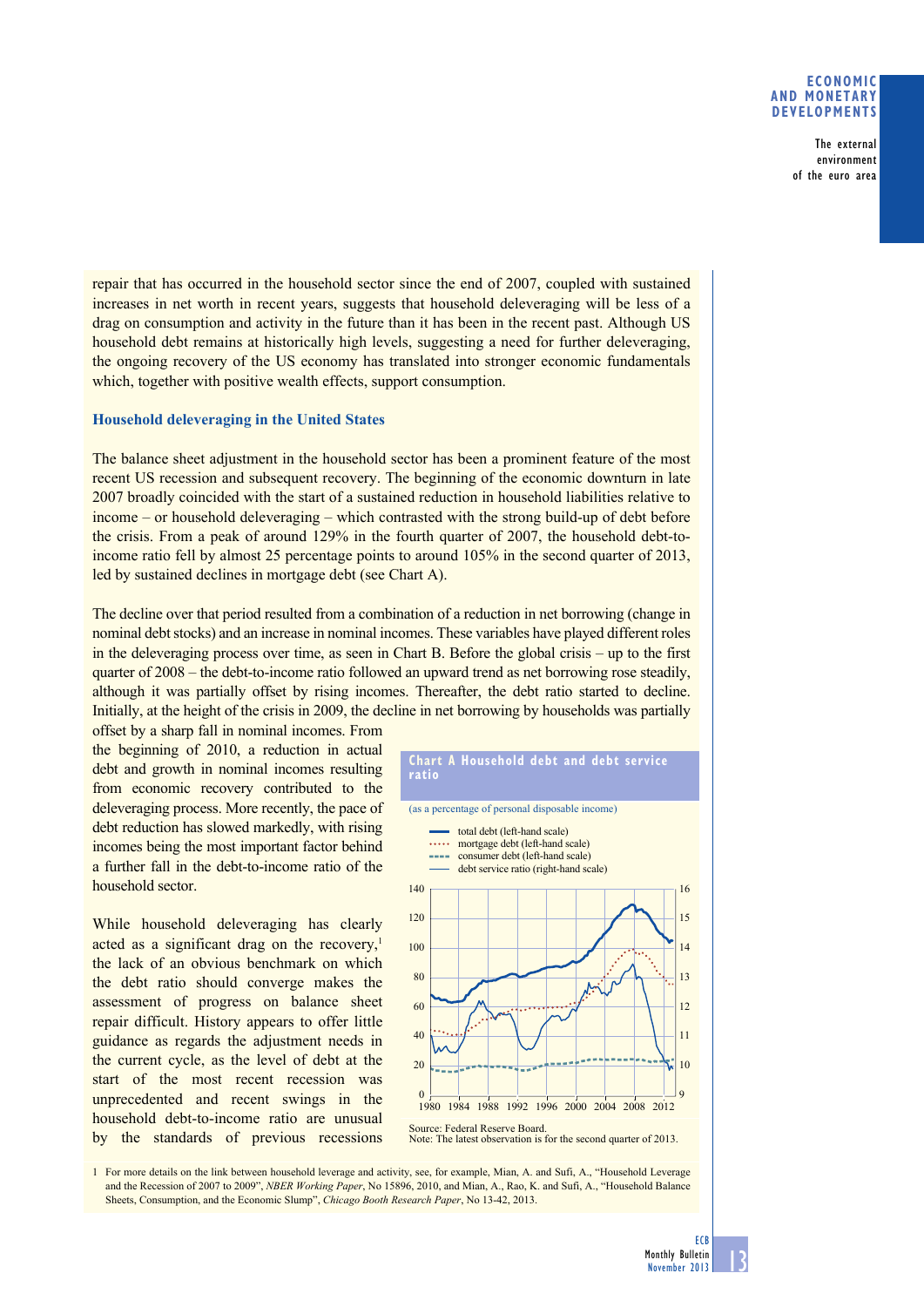

#### and ECB calculations. Note: The latest observation is for the second quarter of 2013.

Notes: Zero marks the start of each recession. According to the National Bureau of Economic Research, there have been ten<br>recessions in the United States since 1950, with the latest one starting in the fourth quarter of 2007.

(see Chart C). Historically, the ratio increased on average by 8 percentage points in the 30 quarters preceding a recession. This compares with a rise of 39 percentage points in the most recent recession. Moreover, when a recession ends, households typically start to build up debt again, reflecting an increase in credit availability, combined with rising confidence and an upward shift in future income expectations, which support credit demand. This feature has been absent from the current cycle, however, as the debt-to-income ratio continued to decline even in the fourth year of the economic recovery.

This unprecedented pattern reflects the ongoing process of balance sheet repair. The need to correct for unsustainably high debt-to-income levels before the crisis could be explained by a combination of factors. First, the build-up of debt prior to the crisis was in part based on overly optimistic expectations with regard to house price developments. Since these expectations were corrected abruptly in the context of the global financial crisis (as reflected in the sharpest correction in nominal house prices since the Great Depression), the ongoing adjustment in household debt could take longer than in previous cycles. Second, the weak and uncertain economic environment discouraged households from taking on new debt. Third, after the eruption of the crisis in late 2007, credit standards tightened considerably, constraining the refinancing of existing debt and restricting new lending mainly to prime borrowers with high credit scores. Fourth, a significant proportion of the reduction in debt has resulted from

14 ECB Monthly Bulletin November 2013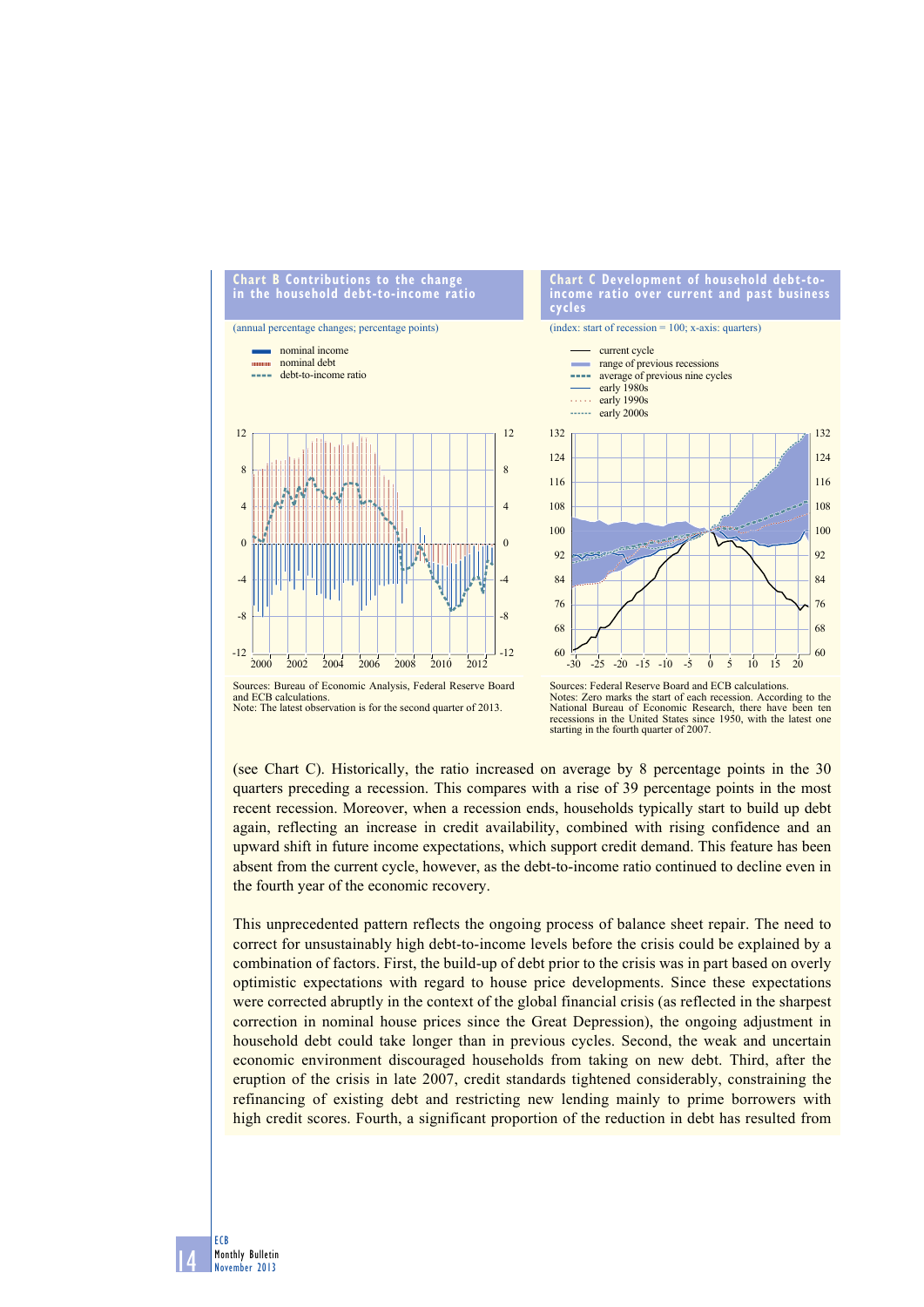### **eConomiC and monetary develoPments**

The external environment of the euro area

defaults by households, with estimates varying from around 40% to 70%.<sup>2</sup> This has shifted much of the burden of deleveraging to the financial sector. While some of these factors may also have been present in previous recessions, they appear to have been more pronounced in the current cycle.

Notwithstanding these substantial adjustments in household liabilities and the historically low debt service ratio, the deleveraging process may not yet be complete. This is because current levels of interest rates are exceptionally low and monetary policy may become less accommodative over time, leading to an increase in debt service payments. Moreover, the assets side of the household sector's balance sheet also needs to be taken into account when assessing the implications of deleveraging for the private consumption outlook.

#### **The assets side of the household balance sheet**

Households' net worth (assets net of liabilities) has increased significantly since the first quarter of 2009, by around 35%, although it still remains below the pre-crisis peak when measured as a percentage of personal income (see Chart D). On the assets side, rising wealth reflects largely positive valuation effects stemming from the upturn in the real estate and financial markets (see Chart E). Recent increases in house prices reflect improved macroeconomic conditions, low mortgage rates, high pent-up demand and low levels of home inventories. Looking ahead, house price futures indicate that house prices should continue to support the value of housing

assets. Moreover, since the trough of the 2007-09 recession, the value of financial assets  $-$  and in particular equity holdings, mutual fund shares and pension fund reserves – has been supported by rising equity prices, in turn reflecting strong corporate profitability and the strengthening economic recovery. Traditional financial and real estate wealth effects have been an important source of the recent resilience of private consumption in the United States.<sup>3</sup> These wealth gains have, to some extent, offset the drag stemming from the ongoing process of household deleveraging.

## **Wealth heterogeneity across income classes**

While the balance sheets of US households have clearly improved on aggregate, this masks considerable heterogeneity across the income distribution. First, the distribution of



2 See Brown, M., Haughwout, A., Lee, D. and van der Klaauw, W., "The Financial Crisis at the Kitchen Table: Trends in Household Debt and Credit", *Federal Reserve Bank of New York Staff Report*, No 480, 2010, and McKinsey Global Institute, "Debt and deleveraging: Uneven progress on the path to growth", 2012.

3 Case, K., Quigley, J. and Shiller, R., "Wealth Effects Revisited: 1975-2012", *NBER Working Paper*, No 18667, 2013 finds statistically significant and large effects of wealth on household consumption in the US states. Moreover, it finds that housing wealth has a greater effect than stock market wealth on consumption. Along the same lines, see Carroll, C., Otsuka, M. and Slacalek, J., "How Large Are Housing and Financial Wealth Effects? A New Approach", Journal of Money, Credit, and Banking, Vol. 43(1), 2011.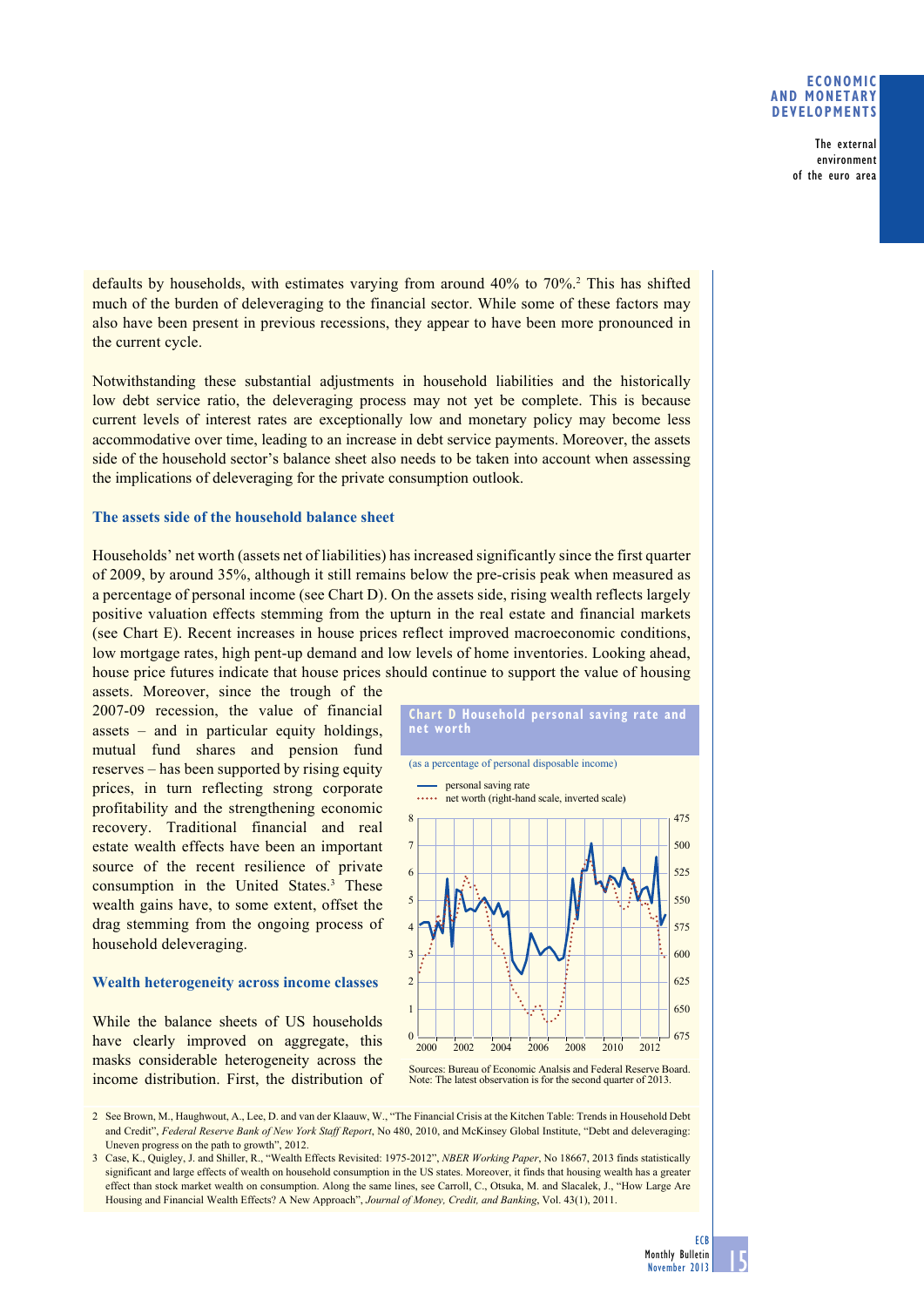

# **Chart F income and debt distribution in 2010**

(percentages)



Notes: "Other assets" includes equipment, intellectual property products and consumer durable goods. The latest observation is products and consumer and for the second quarter of 2013.

Source: Federal Reserve Board's Survey of Consumer Finances 2010. Note: "Any debt" refers to any type of secured or unsecured debt.

income is more strongly concentrated within a small portion of high-income earners than the distribution of debt, which is somewhat more equally spread across the population, according to

the latest Survey of Consumer Finances from 2010 (see Chart F). This means that the level of indebtedness of many low and middle-income households may be more critical than is suggested by the data for the national aggregate. Income is heavily skewed towards the top ten percentile, which accounts for around  $45\%$  of overall income. Looking at the implicit debt-to-income ratios of each income group, deleveraging needs thus appear to be more pressing for low and middle-income households, as these households hold a higher proportion of debt relative to income as compared with the national aggregate.

Second, financial assets are highly concentrated within the upper percentiles of the income distribution, to a greater extent than debt (see Chart G). Against this background, there is a large discrepancy between the households that hold most of the financial assets and those that hold the bulk of debt. In particular, while around 85% of middle to upper-income households (40th to 90th income percentiles) held some form of debt in 2010, the proportion of households holding stocks or investment funds stood below 25% for each income group, with the exception of the highest income group.

This heterogeneity has a number of implications for the consumption outlook. The current process of deleveraging has affected a large proportion of the population – especially those households that belong to the low and middle-income groups that are particularly indebted. Evidence from the literature suggests that highly leveraged households also tend to have relatively low levels of financial wealth.<sup>4</sup> This creates incentives for them to cut back on spending

4 See Dynan, K., "Is a Household Debt Overhang Holding Back Consumption?", *Brookings Papers on Economic Activity*, Spring 2012.